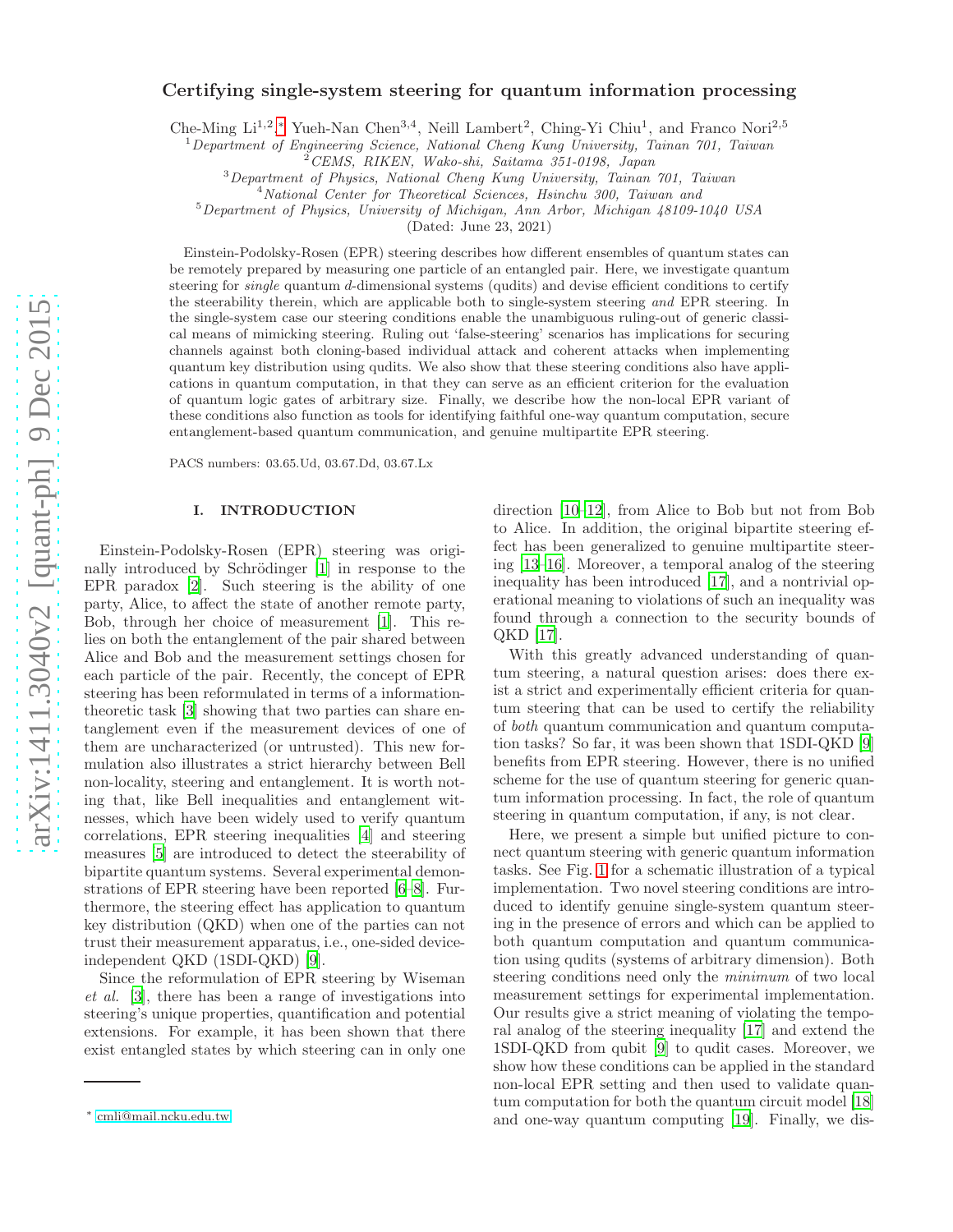

<span id="page-1-0"></span>FIG. 1. Single-system steering for quantum information tasks. The state  $\hat{a}_i$  is sent from Alice to Bob. Here  $\hat{a}_i$  is a postmeasurement state of a qudit  $\rho_s$  under the measurement  $A_i$  for  $i = 1, 2$ . By sharing certain information distributed via a classical communication channel (not shown), Alice can steer the state of Bob's particle by asking him to perform the quantum operation  $U$ . For example, by simply choosing  $U$  as an identity operator, Alice's steering enables them to realize QKD. When U is an arbitrary quantum logic gate, steering single systems is equivalent to performing quantum computation. To identify whether Alice can implement such steering, Bob can use the steering condition [\(7\)](#page-2-0) or [\(9\)](#page-2-1) to rule out the results mimicked by generic classical strategies. As illustrated, Bob performs measurements  $B_{u(i)}$  to implement these certifications. These steering conditions ensure secure quantum communication and faithful quantum computation (see table [I\)](#page-4-0). Here, it is allowed that Alice and Bob have no spatial separation but access the single system at different times.

cuss the implications for certifying genuine multipartite EPR steering and implementing multipartite secret sharing with partial uncharacterized measurement devices.

# II. QUANTUM STEERING FOR SINGLE **SYSTEMS**

In the scenario of single-system quantum steering, Alice's ability to affect the quantum state Bob has access to is based on both her ability to prepare an arbitrary quantum state to send to Bob and her knowledge, if any, about the state Bob finally receives (which may differ from her prepared state, for various reasons) [\[20](#page-12-4)]. If Alice has full information about the quantum system Bob is holding, she is capable of steering this system into an arbitrary state. Alice can follow two steps to achieve this (Fig. [1\)](#page-1-0).

First, Alice prepares a specific state of a qudit with a given initial state state  $\rho_s$  generated from some quantum source, before sending it to Bob, by performing complementary measurements  $A_i$  for  $i = 1, 2$ . Once the particle is measured with a chosen  $A_i$ ,  $\rho_s$  becomes  $\hat{a}_i \equiv |a_i\rangle_{ii} \langle a_i|$  for  $a_i \in \mathbf{v} = \{0, 1, ..., d-1\}$ , where the d states constitutes an orthonormal basis  $\{|a_i\rangle_i\}$  [\[20](#page-12-4)]. The set of states  $\{ |a_2\rangle_2 \}$  is complementary to the state set  $\{|a_1\rangle_1\}$  by defining  $|a_2\rangle_2 = 1/\sqrt{d} \sum_{a_1=0}^{d-1} \omega^{a_2 a_1} |a_1\rangle_1$ , with  $\omega = \exp(i2\pi/d).$ 

Second, the particle in the state  $\hat{a}_i$  is then sent to Bob. Here Bob will not know the state of particle  $\hat{a}_i$  sent from Alice. To steer Bob's state  $\hat{a}_i$  into other quantum states  $\mathcal{U}(\hat{a}_i) \equiv U \hat{a}_i U^{\dagger}$ , Alice can directly perform the unitary operation U by herself before the particle transmission, or publicly, via a classical channel, ask Bob to apply U on  $|a_i\rangle_i$ . While the quantum operation U is announced publicly, the state  $\mathcal{U}(\hat{a}_i)$  is still unknown to Bob. It is clear that Alice has complete knowledge about the quantum system held by Bob since the state  $\rho_s$ , the measurement  $A_i$  and the subsequent operation  $U$  are designed by Alice. When Bob performs measurements on his particle after the operation  $U$ , his two complementary measurements

 $B_{u(i)}$  for  $i = 1, 2$  are specified by the orthonormal bases  $\left\{ \left| b_{u(i)} \right\rangle_{u(i)} \equiv U \left| b_i \right\rangle_i \left| b_{u(i)} \right. = b_i \in \mathbf{v} \right\}$  with the results  ${b_{u(i)}}.$ 

In an ideal case, the state received by Bob is the same as the initial state  $\hat{a}_i$  prepared by Alice under the transformation  $U$ . In practical situations, however, noise from the environment or other artificial effects introduce an unknown source of randomness. In order to explicitly qualify whether Alice can steer the states of the particles eventually held by Bob, and rule out either thirdparty eavesdropping, classical mimicry of the channel, or to qualify the quality of the channel itself, we consider the following generic classical means of describing state preparation, transitions between states, and the limits to which they can influence the measurement results of Bob.

First, we assume that the state of the particle sent by Alice can be described by a classical realistic theory which predicts the particle is in a state described by a fixed set  $(A_1 = a_1, A_2 = a_2)$ . Suppose next that  $P(a_1, a_2)$  is the probability that, before the measurements are performed, the particle is in a state  $(a_1, a_2)$ . Under this assumption the marginal probability  $P(a_i)$ and the conditional probability  $P(a_i|a_j)$  for  $i, j = 1, 2$ and  $i \neq j$  should follow the relation

<span id="page-1-1"></span>
$$
P(a_1, a_2) = P(a_1)P(a_2|a_1) = P(a_2)P(a_1|a_2). \tag{1}
$$

Second, we assume that the particle state can change, while it is being transmitted from Alice to Bob, from  $(a_1, a_2)$  to an unknown state  $\rho_{\lambda}$  with a transition probability  $P[\lambda](a_1, a_2)$ . Then, the state of the particle changes to  $\sum_{a_1, a_2} P(a_1, a_2) \sum_{\lambda} P[\lambda](a_1, a_2)] \rho_{\lambda}$ . To connect this state with our steering scenario, where the state of the particle, and how it evolves, may depend on the choice to measure  $a_1$  or  $a_2$  individually, we rewrite the transition probability as  $P[\lambda](a_1, a_2)$  =  $P(\lambda|a_i)P(a_i|\lambda, a_i)/P(a_i|a_i)$  [\[22\]](#page-12-5). From which, combined with the relation  $(1)$ , the joint probability of finding  $(a_1, a_2)$  and observing  $\lambda$  as the final state can be explicitly represented by

<span id="page-1-2"></span>
$$
P[(a_1, a_2), \lambda] = P(a_1, a_2)P[\lambda|(a_1, a_2)]
$$
  
=  $P(a_i)P(\lambda|a_i)P(a_j|\lambda, a_i).$  (2)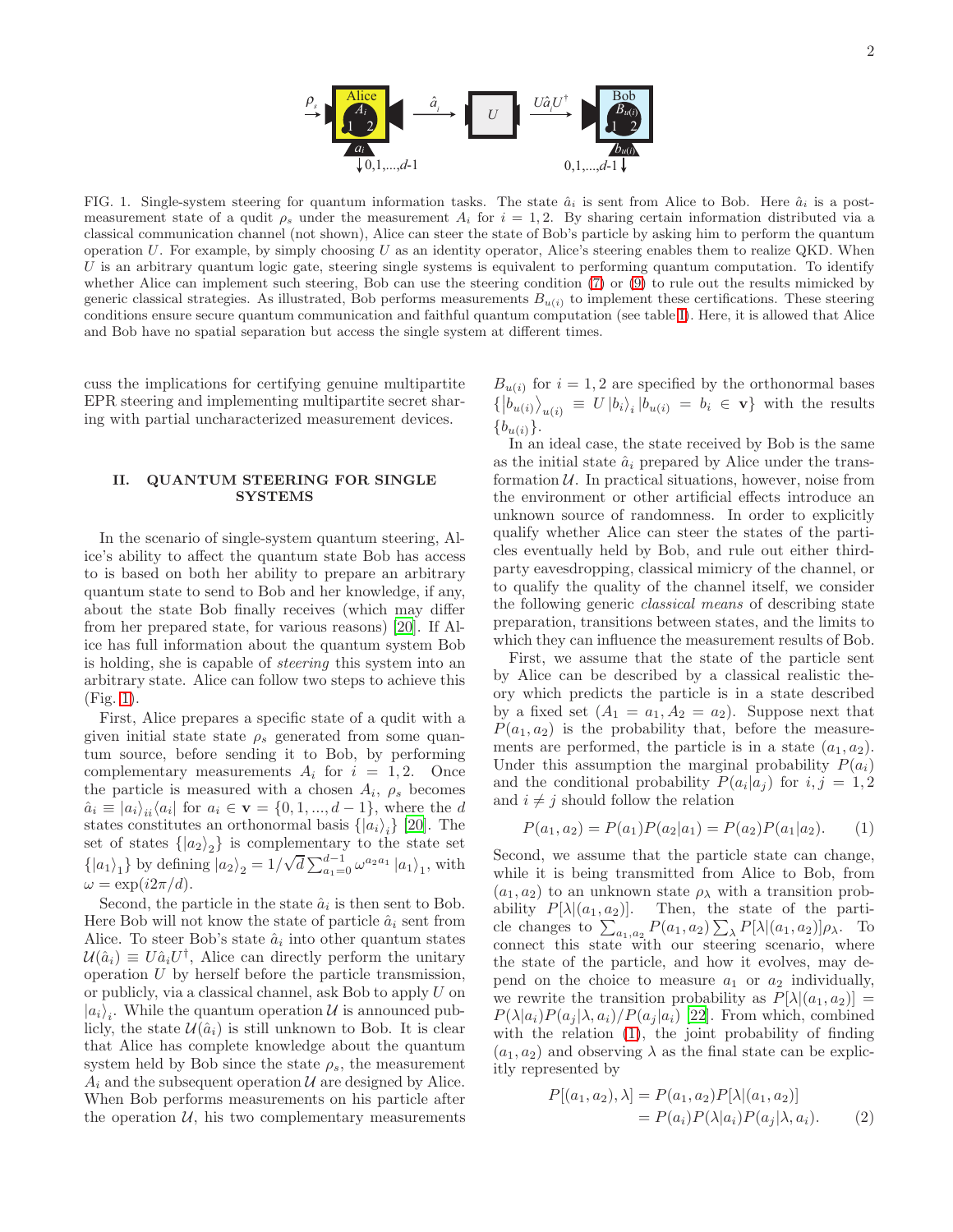As shown by [\(1\)](#page-1-1) and [\(2\)](#page-1-2), it does not matter what order Alice does a series of measurements, the joint probability will always be the same. The state of the particle that Bob holds is then

<span id="page-2-3"></span>
$$
\rho_B = \sum_{a_i=0}^{d-1} P(a_i) \sum_{\lambda} P(\lambda | a_i) \rho_{\lambda}.
$$
 (3)

When summing over all  $a_1$  and  $a_2$ , Eq. [\(2\)](#page-1-2) becomes

<span id="page-2-2"></span>
$$
P(\lambda) = \sum_{a_1} P(a_1) P(\lambda | a_1) = \sum_{a_2} P(a_2) P(\lambda | a_2).
$$
 (4)

With the above classical realistic description of Alice's states, the state received by Bob becomes independent of the measurement setting chosen by Alice, i.e.,  $\rho_B$  =  $\sum_{\lambda} P(\lambda) \rho_{\lambda}$ , implying that Bob always has the same state whatever measurement  $A_i$  and operation  $U$  Alice designs. This means Alice cannot steer Bob's states. We call the states with this feature unsteerable. The above proof can be seen as equivalent to that used in the derivation of EPR steering inequalities and extended EPR steering conditions, where Alice's measurement results are assumed to be a classical distribution. See Appendix A for detailed discussions.

Finally, if Alice's state and the unknown states  $\rho_{\lambda}$  are described by a classical theory of realism, and thus only classically correlated with Bob's results, then the descrip-tions Eqs. [\(1\)](#page-1-1), [\(2\)](#page-1-2) and [\(4\)](#page-2-2) are applicable to  $\rho_{\lambda}$  as well. However, here Bob's measurement results are assumed to be based on measurements on a quantum particle. Thus the expectation values of the two mutually-unbiased measurements  $B_{u(1)}$  and  $B_{u(2)}$  with respect to the unknown quantum states  $\rho_{\lambda}$  obey the quantum uncertainty relation in the entropic form [\[23](#page-12-6)]

<span id="page-2-5"></span>
$$
H(B_{u(1)}|\lambda) + H(B_{u(2)}|\lambda) \ge \log_2(d),\tag{5}
$$

where  $H(B_{u(i)}|\lambda) = -\sum_{b_{u(i)}}^{d-1} P(b_{u(i)}|\lambda) \log_2 P(b_{u(i)}|\lambda)$ .

### III. QUANTUM STEERING CONDITIONS

### A. Steering conditions

In order to distinguish steerability from the results mimicked by the methods based on the classical theories considered above, in what follows we will introduce two novel quantum steering conditions of the from  $S > \alpha_R$ , where S is the kernel of the criterion and  $\alpha_R$  is the maximum value of the kernel supported by classical theories. For ideal steering,  $S$  will be maximized. Since ruling out classical mimicry is equivalent to excluding unsteer-able states [\(3\)](#page-2-3), exceeding the  $\alpha_R$  will deny, or rule out, processes (e.g., noisy channels) that make once steerable states unsteerable and thus assist in confirming genuine quantum steering.

The kernel of our first steering condition is

<span id="page-2-6"></span>
$$
S_{dU} \equiv \sum_{i=1}^{2} \sum_{a_i=0; b_{u(i)}=a_i}^{d-1} P(a_i, b_{u(i)}).
$$
 (6)

For ideal steering the maximum value for the kernel is  $\mathcal{S}_{dU} = 2$ . Whereas, for the states described by Eq. [\(3\)](#page-2-3), we have  $\alpha_R = 1 + 1/\sqrt{d}$ . Thus the quantum steering condition reads

<span id="page-2-0"></span>
$$
S_{dU} > 1 + \frac{1}{\sqrt{d}}.\tag{7}
$$

For any unsteerable states the measured kernel will not violate this bound. To determine the maximum value of the kernel supported by realistic theories, we consider the expectation value of the kernel  $S_{dU}$  for the state  $\rho_B$  [\(3\)](#page-2-3). Then  $S_{dU}$  becomes

$$
S_{dU,R} = \sum_{i=1}^{2} \sum_{a_i=0}^{d-1} \sum_{\lambda} \text{Tr}[U |a_i\rangle_{ii} \langle a_i | U^{\dagger} \rho_{\lambda}] P(\lambda | a_i) P(a_i).
$$

This can be further manipulated to give

$$
S_{dU,R} \leq \sum_{\lambda} P(\lambda) \left( \text{Tr} [|m\rangle_{11} \langle m | \rho_{\lambda} ] + \text{Tr} [|n\rangle_{22} \langle n | \rho_{\lambda} ] \right)
$$
  

$$
\leq 1 + \frac{1}{\sqrt{d}},
$$

where  $m, n \in \mathbf{v}$ . The first inequality is derived by using the relation [\(4\)](#page-2-2) about  $P(\lambda)$ , and the classical bound  $\alpha_R =$  $1 + 1/\sqrt{d}$  is then obtained by determining the maximum eigenvalue of the operator  $|m\rangle_{11}\langle m| + |n\rangle_{22}\langle n|$ .

Our second steering condition is based on the mutual information between Alice and Bob. From the point of view of information shared between sender and receiver, the ability for Alice to steer Bob's state is confirmed if the mutual dependence between the measurement results of Alice and Bob is stronger than the dependence of Bob's measurement outcomes on the unknown states  $\rho_{\lambda}$  and  $\rho_B$ . This condition of steerability can be represented in terms of the mutual information as follows,

<span id="page-2-4"></span>
$$
\sum_{i=1}^{2} I(B_{u(i)}; A_i) > \sum_{i=1}^{2} I(B_{u(i)}; \{\lambda\}).
$$
 (8)

From the basic definition of mutual information, Eq. [\(8\)](#page-2-4) implies that

$$
\sum_{i=1}^{2} \sum_{a_i=0}^{d-1} P(a_i) H(B_{u(i)} | a_i) < \sum_{i=1}^{2} \sum_{\lambda} P(\lambda) H(B_{u(i)} | \lambda).
$$

Imposing the relation [\(5\)](#page-2-5) on the state  $\rho_{\lambda}$ , we obtain the second steering condition of the form

<span id="page-2-1"></span>
$$
S_{\text{ent }U} = -\sum_{i=1}^{2} \sum_{a_i=0}^{d-1} P(a_i) H(B_{u(i)}|a_i) > \log_2 \left(\frac{1}{d}\right). \tag{9}
$$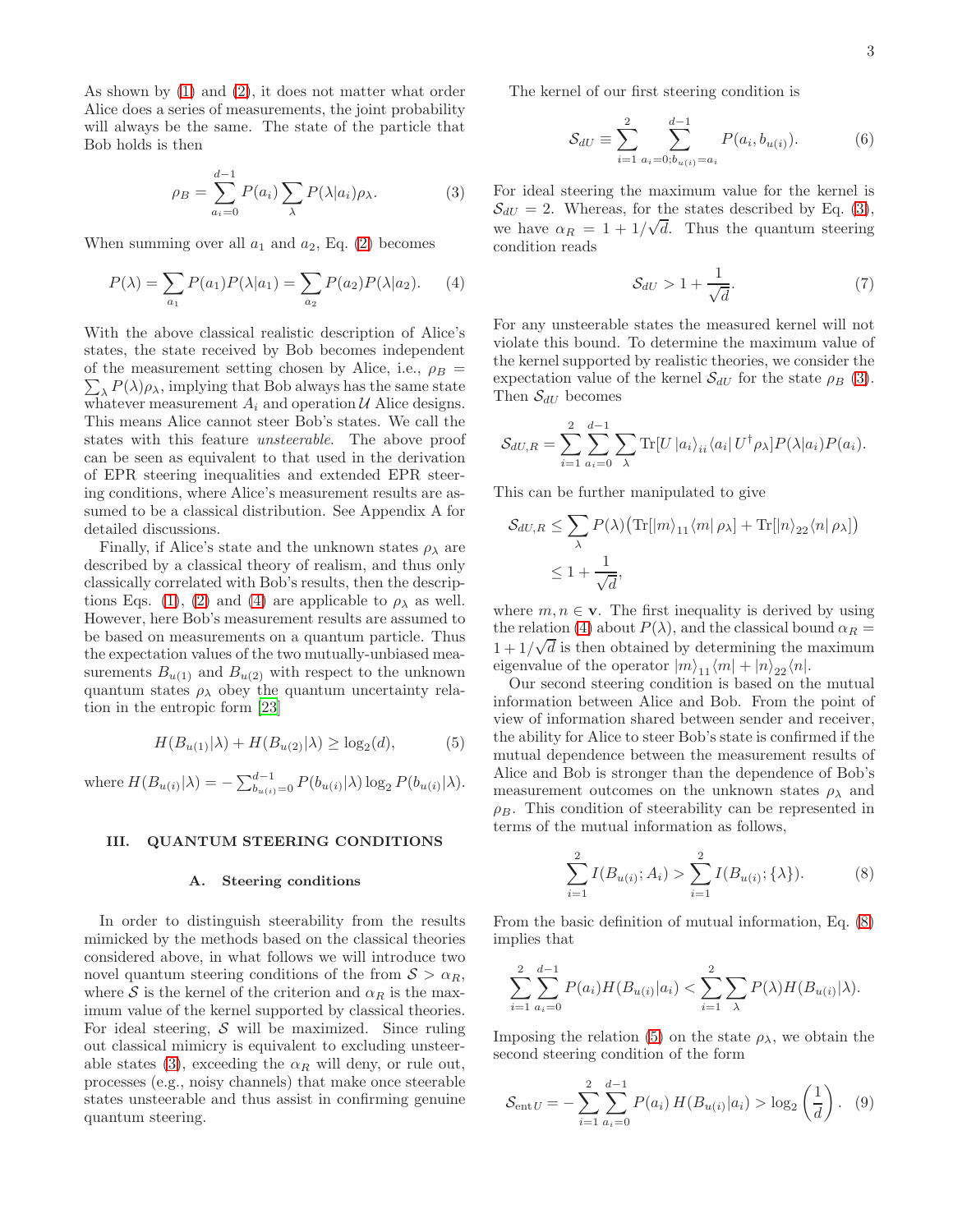In addition to the steering conditions devised here, violating the temporal steering inequality [\[17\]](#page-12-1) can serve as an indicator of single-system steering. In Appendix B, we show that this inequality can be derived from the classical conditions [\(1\)](#page-1-1) and [\(3\)](#page-2-3), which provides a strict meaning of violating that inequality. As shown therein, the steering conditions are related to practical quantum information tasks and then more useful than the temporal steering inequality from a practical point of view. See Appendix C for a concrete demonstration of the sensitivity of these conditions.

In particular, one of the main advantages of the steering criteria is that they can be efficiently implemented in experiments. The minimum two measurement settings are sufficient to measure the kernels  $S_{dU}$  and  $S_{ent U}$ . In addition, they are robust against noise. See Appendix D for demonstrations of the robustness of our steering conditions and the EPR steering inequality for single systems.

### B. Implications of the steering conditions

We use the generic classical means of describing state preparation and transitions between states to consider the threshold  $\alpha_R$  for the steering conditions. Such conditions certify quantum steering (EPR steering and singlesystem steering) when the measurement apparatus of Alice is uncharacterized or both of the Alice's measurement devices and the operation U are untrusted.

It is important to note that ruling out these classical mimicries is equivalent to excluding the unsteerable states [\(3\)](#page-2-3). Thus satisfying these conditions will deny, or rule out, processes that make states unsteerable. For example, it is possible that, while the measurement devices of Alice functions as well as expected, any processes that can change the states of particles from  $\hat{a}_1$  and  $\hat{a}_2$  to unknown states belonging to  $\{\rho_{\lambda}\}\$  will cause Alice to be ignorant about the true connection between her true measurement outcomes and Bob's states. Such state changes make Bob's state unsteerable as described by Eq. [\(3\)](#page-2-3).

In practical situations, one usually does not know the full information about the noise from the environment, or other artificial effects which introduce an unknown source of randomness. The steering conditions [\(7\)](#page-2-0) and [\(9\)](#page-2-1) can certify the ability of Alice to steer the states of the particles eventually held by Bob, and then rule out third-party eavesdropping, classical mimicry of the channel and any processes that make the transmitted particles unsteerable. Hence these steering conditions can be considered as an objective tool to evaluate the reliability of quantum communication and quantum computation.

### IV. QUANTUM COMMUNICATION

When the state of the qudit sent from Alice to Bob changes from the state  $\hat{a}_i$  to a state  $\mathcal{U}_{\text{real}}(\hat{a}_i)$  through a channel  $U_{\text{real}}$ , the value of the kernel  $S_{dU}$  is

$$
S_{dU} = \sum_{i=1}^{2} \sum_{a_i=0}^{d-1} P(a_i) F(a_i, u(i)),
$$

where the probabilities  $P(a_i) = \text{Tr}[\rho_s \hat{a}_i]$  and the state fidelities [\[18\]](#page-12-2)  $F(a_i, u(i)) = \text{Tr}[\mathcal{U}_{\text{real}}(\hat{a}_i)\hat{a}_{u(i)}].$  Let us assume that an error is introduced by a quantum cloning machine [\[24\]](#page-12-7) which copies equally well the states of both bases,  $F(a_i, u(i)) = F$ , for all  $a \in \mathbf{v}$  [\[25\]](#page-12-8). If Alice wants to demonstrate steering of Bob's particle in the presence of such eavesdropping, they have to find  $S_{dU} = 2F > 1 + 1/\sqrt{d}$ , or alternatively the state fidelity must satisfy the condition:

$$
F > \frac{1}{2}(1 + \frac{1}{\sqrt{d}}).
$$

It is equivalent to saying that the disturbance,  $D = 1-F$ , or error rate, has to be lower than a certain upper bound  $D_{\text{ind}} = (1 - 1/\sqrt{d})/2$ . This bound is exactly the same as the well known security threshold [\[24\]](#page-12-7).

For the second steering condition [\(9\)](#page-2-1), we derive a second criterion on the state fidelity  $F$  [\[25\]](#page-12-8):

$$
\tilde{F} > -\frac{1}{2}\log_2(d),
$$

where  $\tilde{F} \equiv F \log_2(F) + (1 - F) \log_2[(1 - F)/(d - 1)].$ This provides the upper bound,  $D_{\rm coh}$ , on D under coherent attacks. If  $D < D<sub>coh</sub>$ , then Alice can steer Bob's state. Interestingly, such derived  $D_{\rm coh}$  exactly coincides with the existing result [\[24](#page-12-7), [26\]](#page-12-9). The above two conditions on F are summarized in table [I.](#page-4-0)

### V. QUANTUM COMPUTATION

When the measured kernels  $S$  are larger than the maximum values  $\alpha_R$  predicted by classical theories, the real process describing the state transitions  $\mathcal{U}_{\text{real}}$  can be said to be close to the target unitary quantum operations  $\mathcal U$ that Alice and Bob expect [\[27\]](#page-12-10). To consider how to evaluate such a transformation further, we rewrite the condition [\(7\)](#page-2-0) as

$$
\frac{1}{d} \sum_{i=1}^{2} \sum_{a_i=0}^{d-1} \text{Tr}[\mathcal{U}_{\text{real}}(\hat{a}_i) \hat{a}_{u(i)}] > 1 + \frac{1}{d}.
$$

Here, without losing any generality, we assume that  $\rho_s =$  $I/d$ , where I is the identity matrix. The quantity

$$
F_{\hat{a}_i \to \mathcal{U}(\hat{a}_i)} \equiv \frac{1}{d} \sum_{a=0}^{d-1} \text{Tr}[\mathcal{U}_{\text{real}}(\hat{a}_i) \hat{a}_{u(i)}]
$$

can be considered as an average fidelity between  $\mathcal{U}_{\text{real}}(\hat{a}_i)$ and  $\hat{a}_{u(i)}$  over all the d states. With the average state fidelities  $F_{\hat{a}_i \to \mathcal{U}(\hat{a}_i)}$  for the complementary bases  $A_1$  and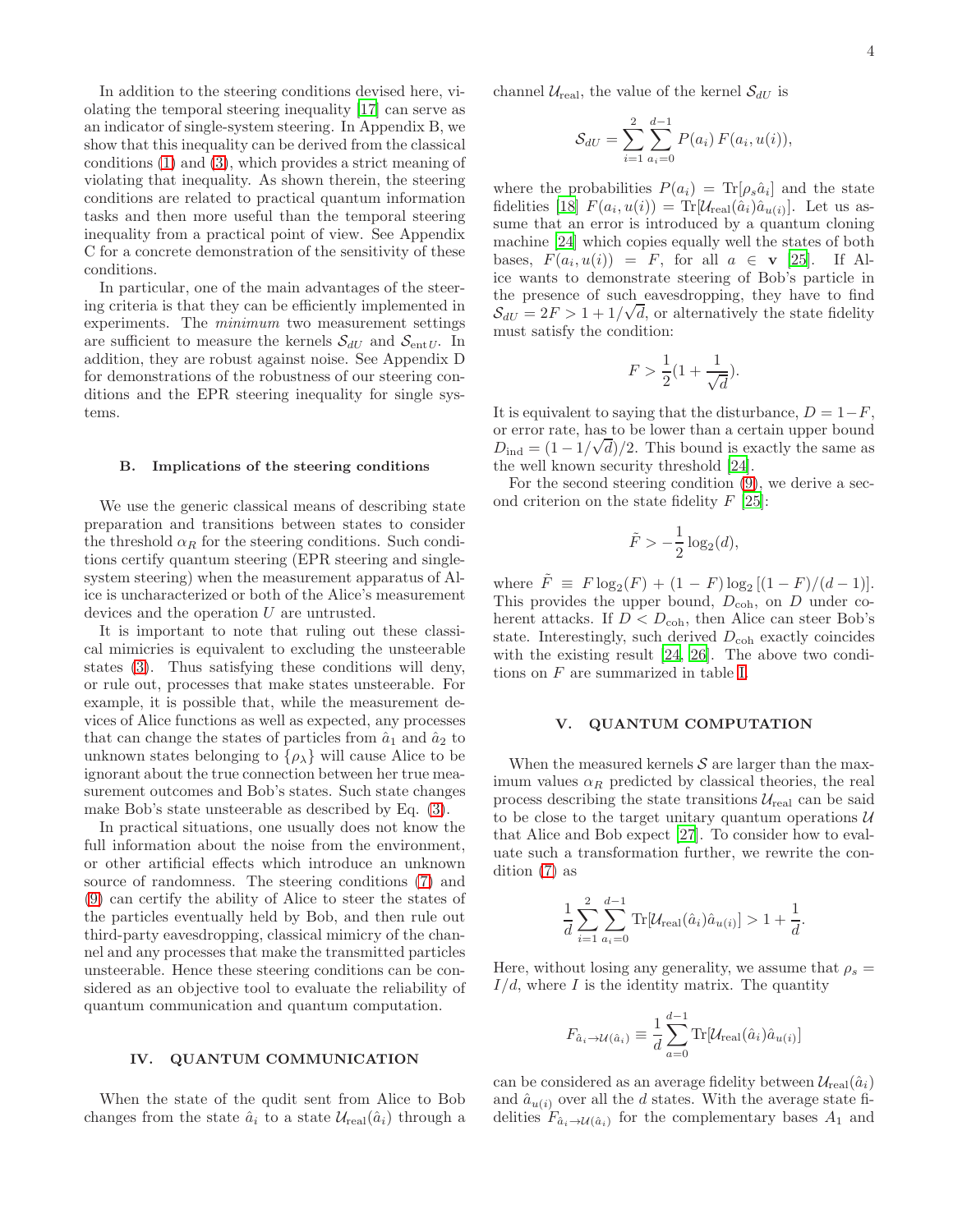$A_2$ , one can obtain the lower bound of the process fidelity  $F_{\text{process}} \equiv \text{Tr}[\mathcal{U}_{\text{real}} \mathcal{U}]$  by  $F_{\text{process}} \geq F_{\hat{a}_1 \to \mathcal{U}(\hat{a}_1)} +$  $F_{\hat{a}_2 \to \mathcal{U}(\hat{a}_2)} - 1$  [\[28\]](#page-12-11). Hence, using the steering condition together with the above relation, we obtain a condition for a faithful quantum process in terms of process fidelity:

$$
F_{\text{process}} > \frac{1}{d}.
$$

Taking a two-qubit entangling gate for an example, this indicator coincides with the well known criterion [\[28](#page-12-11)] in terms of the concurrence  $C$  [\[29](#page-12-12)]. Two qubits can be considered or recast as a single system with a level number  $d = 2^2 = 4$ . The entanglement capability of a twoqubit entangling gate, like a controlled-NOT operation, can be defined by the minimal amount of entanglement that can be generated by the real operation  $\mathcal{U}_{rel}$ . In terms of the concurrence  $C$ , a measure of quantum entanglement, it is found that  $C \geq 2F<sub>process</sub> - 1$  [\[28\]](#page-12-11). Then, for a nontrivial gate, one requires  $C > 0$ , which implies that  $F<sub>process</sub> > 1/2$ . Our condition on  $F<sub>process</sub>$  derived from the steering condition [\(7\)](#page-2-0) coincides with this criterion. Note that the condition derived from the second steering condition [\(9\)](#page-2-1) is  $F<sub>process</sub> > 62.14\%$  and tighter than that resulted from the condition [\(7\)](#page-2-0).

The above results can be efficiently implemented with the minimum two measurement settings. This is especially useful to evaluate experimental quantum logic gates of arbitrary size, for example, an experimental three-qubit Toffoli gate with trapped ions [\[30\]](#page-12-13). For a three-qubit gate  $(d = 2^3)$ , the condition on the process fidelity is  $F_{\text{process}} > 1/\sqrt{8} \approx 35.36\%$ . The process fidelity of the experimental quantum Toffoli gate with trapped ions reported in [\[30\]](#page-12-13) is  $F<sub>process</sub> = 66.6(4)%$ , which can be identified as being functional according to our proposed criterion. When the number of qubits  $N$  increases, the classical bound will decrease with  $\sqrt{d} = 2^{N/2}$  and approach zero when N is large.

The second steering condition [\(9\)](#page-2-1) can be used to evaluate experimental quantum gates. When using the same conditions as  $D_{\rm coh}$  to consider the quality of gate operations under coherent attacks, one can obtain the condition on  $F<sub>process</sub>$  in terms of  $D<sub>coh</sub>$ :

$$
F_{\rm process} > 1 - 2D_{\rm coh},
$$

which is tighter than the criterion derived from the first condition [\(7\)](#page-2-0). The relation  $F = F_{\hat{a}_1 \to \mathcal{U}(\hat{a}_1)} = F_{\hat{a}_2 \to \mathcal{U}(\hat{a}_2)}$ is used above. Alternatively, the gate can be also qualified if the average state fidelity satisfies  $F > 1 - D_{coh}$ . Table [I](#page-4-0) summarizes the above two conditions on  $F<sub>process</sub>$ .

# VI. EPR STEERING CONDITIONS AND APPLICATIONS

As discussed above, traditional EPR-steering and single-system-steering scenarios mirror each other. In the language we use, this can be understood from the

<span id="page-4-0"></span>TABLE I. A summary of the steering conditions for quantum information processing. The criteria derived from steering conditions for secure quantum communications and faithful quantum computations are represented in terms of the state fidelity  $F$  and the process fidelity  $F_{\text{process}}$ , respectively.

| Condition                                           | Communication                                           | Computation                               |
|-----------------------------------------------------|---------------------------------------------------------|-------------------------------------------|
| $S_{dU} > 1 + \frac{1}{\sqrt{d}}$                   | $F > \frac{1}{2} \left( 1 + \frac{1}{\sqrt{d}} \right)$ | $F_{\text{process}} > \frac{1}{\sqrt{d}}$ |
| $S_{\text{ent }U} > \log_2\left(\frac{1}{d}\right)$ | $F > -\frac{1}{2}\log_2(d)$                             | $Fprocess > 1 - 2Dcoh$                    |

fact that, by changing the role of  $\lambda$  [\[31\]](#page-12-14), both steering conditions [\(7,](#page-2-0) [9\)](#page-2-1) can be used to detect EPR steering for bipartite d-level systems shared between Alice and Bob. See Appendix A.1.d. However, the converse is also true, such that EPR steering inequalities, for example, the inequalities used in the experiments [\[6,](#page-11-5) [7](#page-11-11)], can serve as criteria for single-system steering (see Ref. [\[17](#page-12-1)] and Appendix B).

When using the bipartite counterpart of steering conditions [\(7,](#page-2-0) [9\)](#page-2-1) for quantum communication, one obtains security criteria for quantum channels that are the same as the single-system case, which can thus be considered as a d-level extension of 1SDI-QKD [\[9\]](#page-11-7). Similarly, the EPR steering conditions give criteria of computation performance for quantum gates realized in one-way modes [\[19\]](#page-12-3). A quantum gate  $U$  can be encoded in a bipartite maximally-entangled state [\[32\]](#page-12-15):

$$
|U\rangle = \frac{1}{\sqrt{d}} \sum_{a_i=0}^{d-1} |a_i\rangle_i |\text{Out}(a_i)\rangle ,
$$

where  $|\text{Out}(a_i)\rangle \equiv U | \text{In}(a_i) \rangle$ , and  $|\text{In}(a_i)\rangle$  is the input state of the quantum gate  $U$ . A readout of the gate operation,  $|\text{Out}(a_i)\rangle$ , depends on the measurement result  $a_i$ , which is just the effect of EPR steering. See Appendix E for an application to a two-qubit gate realized in the one-way mode. Hence our EPR steering conditions can indicate reliable gate operations for experiments [\[33](#page-12-16)] in the presence of uncharacterized measurement devices.

The idea of bipartite steering conditions based on [\(7,](#page-2-0) [9\)](#page-2-1) can be straightforwardly generalized to genuine multipartite EPR steering. The main ingredient is to consider a kernel, from either the joint probabilities like Eq. [\(6\)](#page-2-6) or the entropic conditions in Eq. [\(9\)](#page-2-1), for a specific bipartition of a multipartite system. Then a complete kernel of steering condition is composed of the joint probabilities, or entropic conditions, for all possible bipartitions of the multipartite system. See [\[16](#page-12-0)] for concrete examples for steering conditions based on [\(7\)](#page-2-0). In particular, the entropic condition for genuine multipartite EPR steering using [\(9\)](#page-2-1) could be useful for multipartite quantum secret sharing [\[34](#page-12-17)] when coherent attacks occur in the quantum network.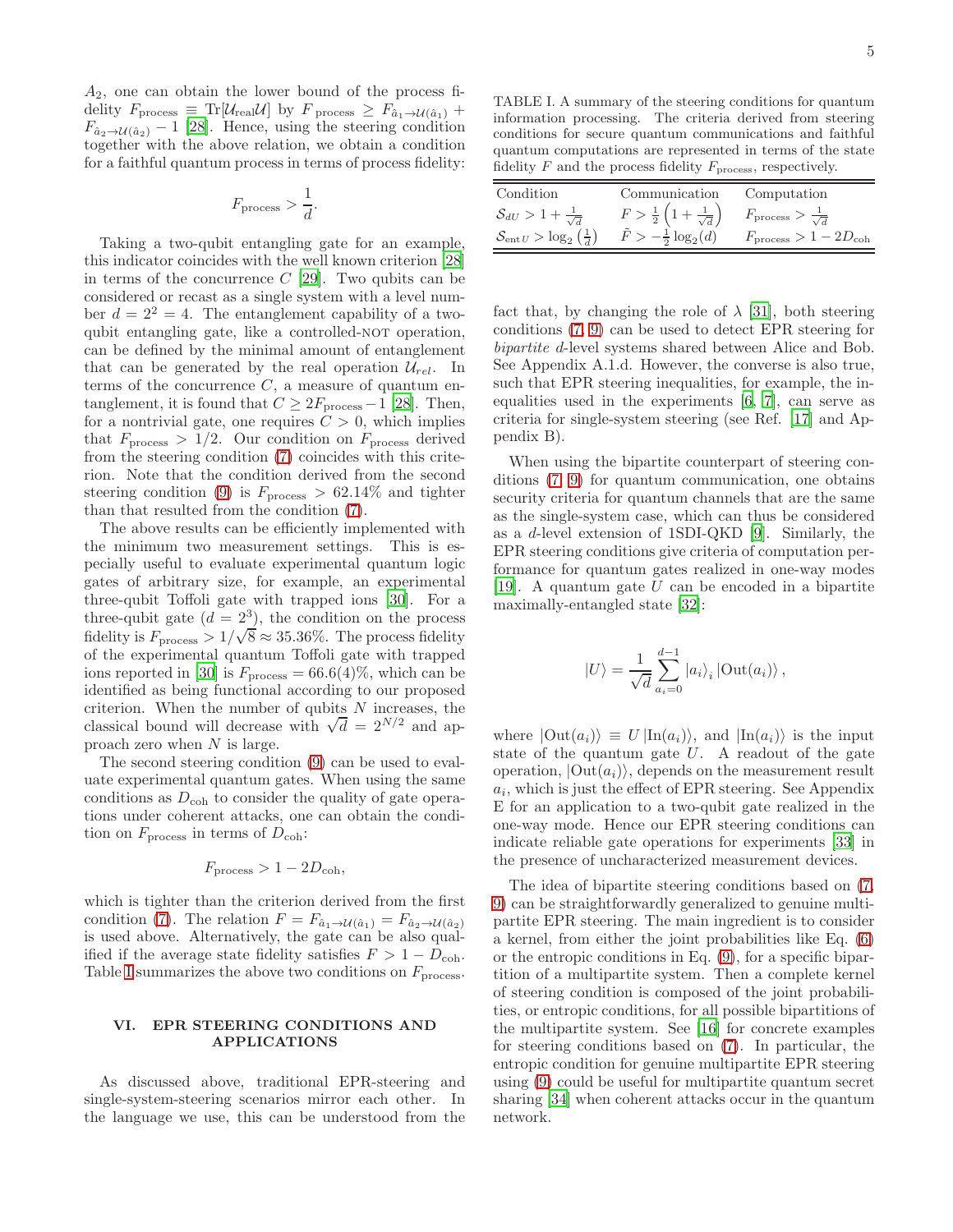# VII. CONCLUSION AND OUTLOOK

We investigated the concept of quantum steering for single quantum systems and pointed out its role in quantum information processing. We derived two novel steering conditions to certify such steering. These conditions ensure secure QKD using qudits and provide new criteria for efficiently evaluating experimentally quantum logic gates of arbitrary computing size (see table [I\)](#page-4-0). Moreover, the bipartite counterparts of our steering conditions can detect EPR steerability of bipartite d-level systems, and have practical uses for evaluating one-way quantum computing and quantum communication with entangled qudits and verifying genuine multipartite EPR steering. It may be interesting to investigate further the connection between single-system steering and other types of quantum steering such as one-way steering [\[10](#page-11-8)[–12](#page-11-9)].

### ACKNOWLEDGMENTS

C.-M.L. acknowledges the partial support from the Ministry of Science and Technology, Taiwan, under Grant No. MOST 101-2112-M-006-016-MY3 and MOST 104- 2112-M-006 -016-MY3. Y.-N.C. is partially supported by the Ministry of Science and Technology, Taiwan, under Grant No. MOST 103-2112-M-006-017-MY4.

# Appendix A: Comparing single-system steering with EPR steering

In this section we compare EPR steering with singlesystem steering by discussing their basic assumptions and the classical mimicries, or simulation, of steering effects (Fig. [2\)](#page-6-0). This provides a clear connection between EPR and single-system steering and the steering conditions for both cases discussed in our work. From this comparison, we show that classical mimicry or simulation can in both cases be considered as equivalent.

# 1. EPR steering for quantum information processing (QIP)

Compared with the single-system steering [Fig.  $2(a)$ ], the scenario of EPR steering also consists of two steps: First, Alice generates a bipartite entangled system from an entanglement source (or called EPR source) [Fig. [2\(](#page-6-0)b)]. To have a concrete comparison, let us assume that this entangled state is of the form

$$
|\Phi\rangle = \frac{1}{\sqrt{d}} \sum_{a_1 = b_1 = 0}^{d-1} |a_1\rangle_{A1} \otimes |b_1\rangle_{B1}
$$
 (A1)

where  $\{|a_1\rangle_{A1} \equiv |a_1\rangle_1 |a_1 \in \mathbf{v}\}\$ and  $\{|b_1\rangle_{B1} \equiv |b_1\rangle_1 |b_1 \in \mathbf{v}\}\$ v}.

Second, Alice keeps one particle of the entangled pair and sends the other particle to Bob. A subsequent uni-

tary operator  $U$  is applied on the Bob's subsystem according to the instructions of Alice. This transformation can be done either by Bob after receiving the particle, or by Alice herself before the transmission of the particle. After such transformation, the state vector of the bipartite system becomes

$$
(I \otimes U) \, |\Phi\rangle = \frac{1}{\sqrt{d}} \sum_{a_1 = b_1 = 0}^{d-1} |a_1\rangle_{A1} \otimes U \, |b_1\rangle_{B1} \, .
$$

Then, depending on Alice's measurement result  $a_1$ , the state of the particle finally held by Bob can be steered into a corresponding quantum state,  $U\hat{a}_1 U^{\dagger}$ , which is the same as the result derived from single-system steering. When the state  $|\Phi\rangle$  is represented in the bases  $\{ |a_2\rangle_{A2} \equiv$  $|a_2\rangle_2 |a_2 \in \mathbf{v} \}$  and  $\{ |b_2\rangle_{B2} \equiv |b_2\rangle_2 | b_2 \in \mathbf{v} \}$ , we have

$$
|\Phi\rangle = \frac{1}{\sqrt{d}} \sum_{a_2 + b_2 = 0} |a_2\rangle_{A2} \otimes |b_2\rangle_{B2}, \quad (A2)
$$

where  $\dot{=}$  denotes equality modulo d. Through the same method as that shown above, Alice can steer the state of Bob's particle into the quantum state,  $U\hat{b}_2U^{\dagger}$ , by the measurement on her subsystem with a result  $a_2$  satisfying the correlation  $a_2 + b_2 \doteq 0$ .

We remark that, for an EPR source creating entangled states that are different from  $|\Phi\rangle$ , the transformation U could be implemented in other ways. For example, when Alice and Bob share bipartite supersinglets [\[35\]](#page-12-18), which are expressed as

$$
|\Psi\rangle = \frac{1}{\sqrt{d}} \sum_{a_i + b_i = d-1} (-1)^{a_i} |a_i\rangle_{Ai} \otimes |b_i\rangle_{Bi}, \quad (A3)
$$

for  $i = 1, 2$ , Alice can steer the state of Bob by directly measuring her qudit in a basis featured in U. Since supersinglets are rotationally invariant [\[35\]](#page-12-18), i.e.,  $(R \otimes R)|\Psi\rangle = |\Psi\rangle$ , where R is a rotation operator, Alice's measurement in the basis  $\{R | a_i \rangle_i\}$  will steer the state of Bob's qudit into a corresponding state,  $R |b_i\rangle_i$ , for  $a_i + b_i = d - 1$ . For  $d = 2$ , supersinglets become unitary invarient and provide a resource for implementing any unitary transformations  $U$  to Bob's qubit.

# 2. Steering conditions

For both ideal single-system and EPR steering scenarios, the state received by Bob,  $\hat{b}_i$ , is the same as or perfectly correlated with the initial state  $\hat{a}_i$  prepared by Alice under the transformation U. However, for Bob's limited knowledge about the measurements used or the particle prepared by Alice, her measurement results become untrusted to Bob. He is uncertain whether these measurements and state preparation are qualified. In the worst case where Alice's measurement outcomes may be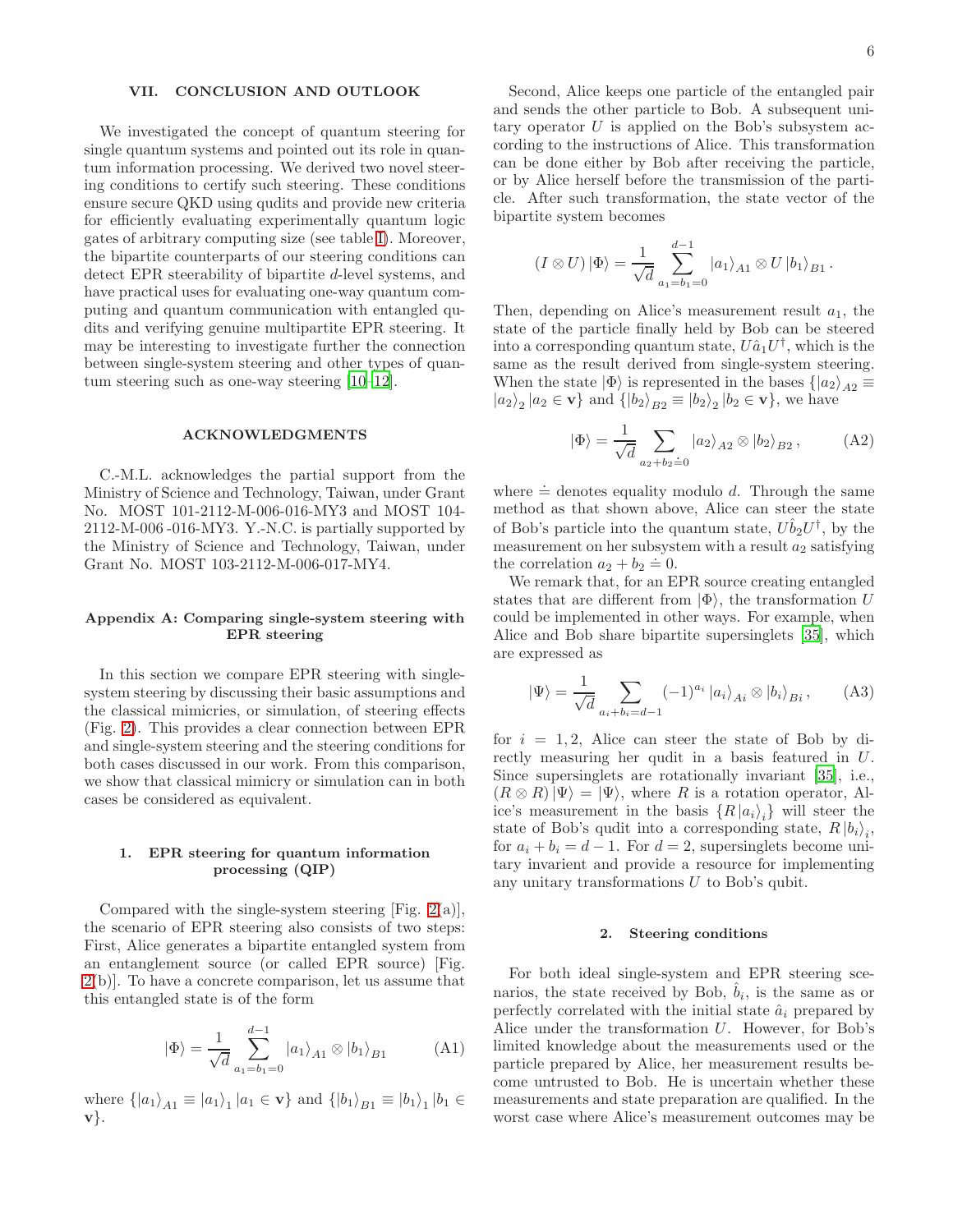

<span id="page-6-0"></span>FIG. 2. Comparison between single-system steering and EPR steering. We compare these two scenarios by, first, their basic concepts of ideal single-system steering (a) and ideal EPR steering (b), and, second, classical mimics of single-system steering (c), (e) and EPR steering (d), (f). For the ideal case, Alice can use the effect of EPR steering, by sharing the entangled states (EPR source), to implement the operation U on the state of Bob's qudit. While the resources utilized for quantum steering are different, the state of the particle finally held by Bob can be steered into a corresponding quantum state,  $U\hat{a}_iU^{\dagger}$ , for both quantum steering scenarios. To distinguish classical mimicry from genuine quantum steering, the respective classical models based on realistic theories (c) and (d) are introduced. These "classical simulations" can be concretely represented in the practical descriptions of, for example, unqualified measurements of Alice and the unqualified operation U performed by Alice or Bob [(e) and (f)]. As shown in (e) and (f), these effective simulations are equivalent.

randomly generated from her apparatus, classical simulations then can describe Alice's measurement results. To show that Alice has true steerability in practical situations, the steering conditions [\(7\)](#page-2-0) and [\(9\)](#page-2-1) have been introduced to distinguish genuinely quantum steering from the classical mimicry. In what follows, we will detail the classical mimicry and their implication for practical applications. With these examples, it will be clear that the proof for single-system conditions can be seen as equivalent to that used in the derivation of EPR steering conditions.

### a. Mimicry of single-system steering

In the case of single-system steering, as detailed in the main text, the classical mimicry of steering is based on the realistic assumptions that (1) the state of the particle sent by Alice can be described by a fixed set  $(a_1, a_2)$ , and (2) the state can change from  $(a_1, a_2)$  to another state  $\lambda$  which corresponds to a quantum state of the qudit  $\rho_{\lambda}$  finally held by Bob, see Fig. [2\(](#page-6-0)c). In order to see this mimicry from a practical point of view, one can think that, for example, such a situation arises as a result of the unqualified measurement device and the states of particles sent to Bob. For some reason, Alice's measurement apparatus does not properly output real measurement results  $a_i$  but randomly generates outcomes with a distribution  $P(a_1, a_2)$  [see Eq. [\(1\)](#page-1-1)] that correspond to some

output states  $\rho_i$  as the measurement setting i is chosen by Alice. After the unqualified operation U, the state  $\rho_i$ becomes the unknown state  $\rho_{\lambda}$  which constitutes an unsteerable state  $\rho_B$  [Eq. [\(3\)](#page-2-3)]. Here the joint probability of finding  $(a_1, a_2)$  and observing  $\lambda$  as the final state satisfies the classical relation (2). It is equivalent to say that Alice can consider the joint set  $(a_1, a_2)$ , with the probability of occurrence  $P(a_1, a_2)$ , as describing predetermined instructions for her to prepare and send a particle with final quantum state  $\rho_{\lambda}$  to Bob. See Fig. [2\(](#page-6-0)e).

It is also possible that the operation  $U$  is qualified but the measurement device of Alice is not. The two realism assumptions are applicable to this case as well. The above classical mimicry scenario can be recast such that the output states  $\rho_i$  already correspond to the unknown state  $\rho_{\lambda}^{(0)}$  $_{\lambda}^{(0)}$ , see Fig. [3\(](#page-7-0)a). It does not matter what the subsequent qualified operation on the particle  $U$  is, the final states held by Bob  $\rho_{\lambda}$  constitute an unsteerable state  $\rho_B$ . From a practical point of view, similarly, one can think that Alice's measurement apparatus randomly generates outcomes with the probability of occurrence  $P(a_1, a_2)$  that correspond to unknown output states  $\rho_\lambda^{(0)}$ λ [Fig.  $3(c)$ ].

## b. Mimicry of EPR steering

The above scheme for mimicking single-system steering can be readily mapped to the case of EPR steering.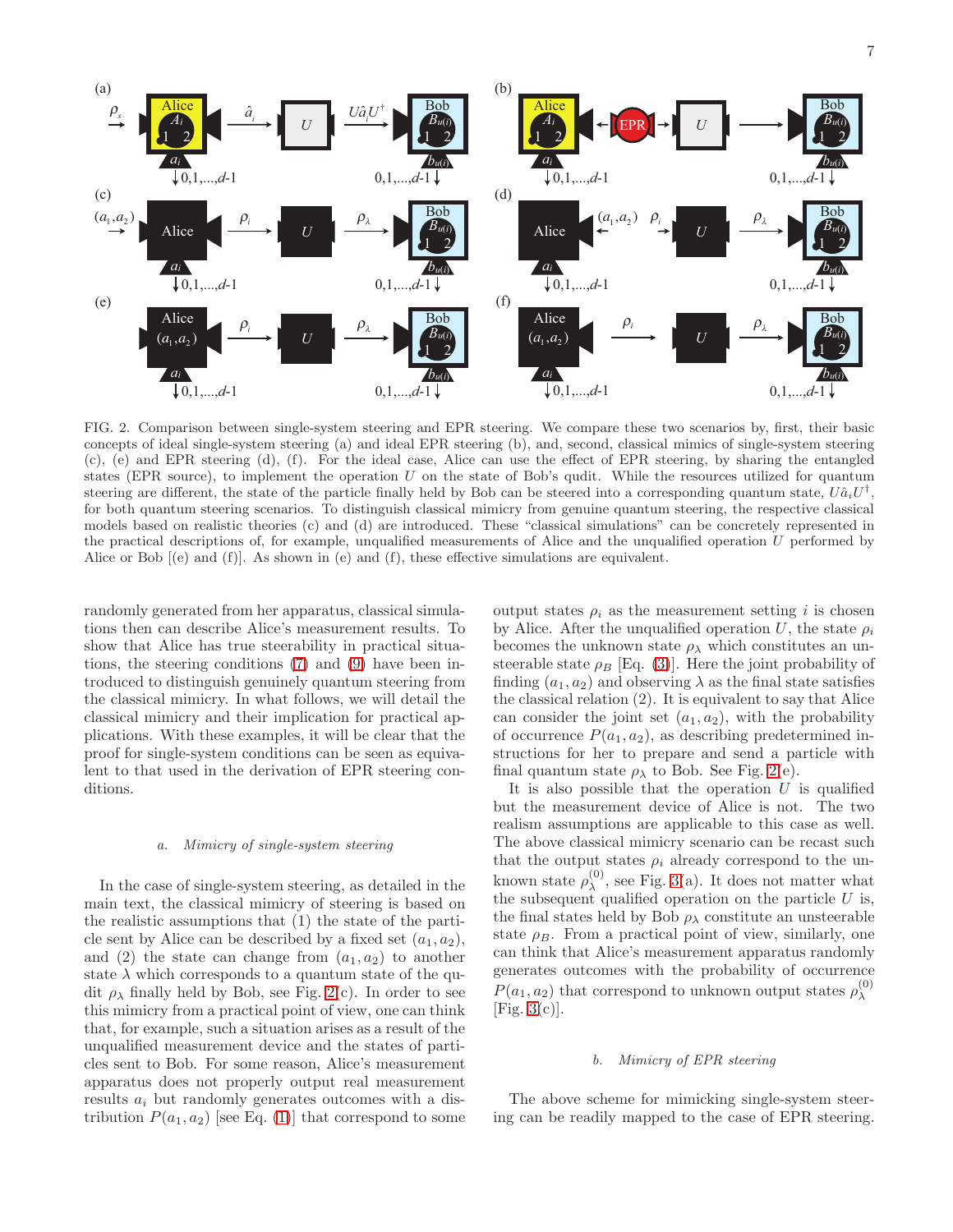

<span id="page-7-0"></span>FIG. 3. Steering mimicries where the operation U is qualified but the measurement device of Alice is not. The classical mimics of single-system steering (a) and EPR steering (b) are based on the realistic assumptions that (1) the state of the particle sent by Alice can be described by a fixed set  $(a_1, a_2)$ , and (2) the state can change from  $(a_1, a_2)$  to another state  $\lambda$  which corresponds to a quantum state of the qudit  $\rho_{\lambda}$  finally held by Bob. One can concretely represent these scenarios in the practical descriptions of unqualified Alice's apparatus (c) and (d), respectively. These concrete simulations are then shown to be equivalent.

Here, the mimicry of EPR steering depends on two similar assumptions: (1) the state of the particle held by Alice can be described by a fixed set obeying realism  $(a_1, a_2)$ , and (2) a given set  $(a_1, a_2)$  corresponds to some quantum state,  $\rho_{\lambda}$ , of the qudit finally held by Bob, see Fig. [2\(](#page-6-0)d). The unqualified bipartite state shared between her and Bob, and a subsequent unqualified operation, can result in such assumptions. For example, let us assume that the entanglement source does not create entangled pairs but a qudit with state  $\rho_i$  for Bob and another separable particle for Alice instead. For the state  $\rho_i$  there is a corresponding measurement setting i chosen by Alice, for which Alice's measurement device creates an output of a random signal with a distribution described by the probability  $P(a_1, a_2)$  [\(1\)](#page-1-1). The subsequent operation U takes  $\rho_i$  to an unknown state  $\rho_{\lambda}$ , and then the final state held by Bob is unsteerable [\(3\)](#page-2-3). The classical relation [\(2\)](#page-1-2) is again applicable to this transition between states. Here it is reasonable to incorporate the entanglement source into the measurement apparatus as a single unqualified experiment setup for Alice. See Fig. [2\(](#page-6-0)f). Then it is effectively a scenario where Alice observes a set  $(a_1, a_2)$ appearing with probability  $P(a_1, a_2)$  which creates a particle with a final quantum state  $\rho_{\lambda}$  for Bob.

As discussed in the above mimicry of single-system steering, it is possible that the operation  $U$  is qualified but Alice's measurement apparatus, including the EPR source, is not. In this case one can effectively consider that the unqualified EPR source outputs a fixed set  $(a_1, a_2)$  for Alice's particle and a qudit that is already in an unknown state  $\rho_i = \rho_\lambda^{(0)}$  $\lambda^{(0)}$  for Bob [Fig. [3\(](#page-7-0)b)]. For any qualified operation U on the particle state  $\rho_{\lambda}^{(0)}$  $\lambda^{(0)}$ , the final state held by Bob is still unsteerable. From the same practical point of view as introduced above, we can think that the joint set  $(a_1, a_2)$ , with the probability of occurrence  $P(a_1, a_2)$ , resulting from the random outcomes of Alice's device, corresponds to a particle with final quantum state  $\rho_{\lambda}$  for Bob, see Fig. [3\(](#page-7-0)d). It is clear that the joint probability of finding  $(a_1, a_2)$  and observing  $\lambda$  as the final state in this case satisfies the classical relation [\(2\)](#page-1-2).

# c. The equivalence between the steering mimicries

With the above concrete explanations of the classical mimicry for both the single-system steering and EPR steering, one can interpret these two classical scenarios as being equivalent to each other. See (e) and (f) in Fig. [2](#page-6-0) and (c) and (d) in Fig. [3.](#page-7-0) Following the same approach based on the realistic assumptions and their practical scenarios, in what follows we will discuss two more cases to complete the proof of the equivalence between the steering mimicries.

The case where Alice's measurement apparatus is unqualified, while the EPR source functions as expected, can raise two other possible scenarios which again can be shown to be covered by "realism" assumptions. Figure  $4(a)$  depicts one of the possibilities. As the operation U is unqualified, one can practically think that Alice's measurement apparatus generates random outcomes with a distribution  $P(a_1, a_2)$ , independent of the entangled pair generated from the EPR source. The subsequent operation makes the state of the qudit of the entangled pair sent to Bob, say  $\rho_i$ , change to  $\rho_\lambda$  as illustrated by Fig. [4\(](#page-8-0)c). It is clear that such mimicry of EPR steering is equivalent to the simulation of single-system steering described by Fig.  $2(e)$  [see also Fig.  $2(c)$ ].

Figure [4\(](#page-8-0)b) illustrates the other situation where the entanglement source and the operation  $U$  are qualified but Alice's measurement apparatus is not. One of concrete examples for this case is as the following. The unqualified measurement device of Alice always measures her particle of the entangled pair, say  $|\Phi\rangle$ , in the first basis  $\{|a_1\rangle| |a_1 \in \mathbf{v}\}\$  intrinsically whatever measurement setting Alice chooses, and it announces random signals  $a_1$  or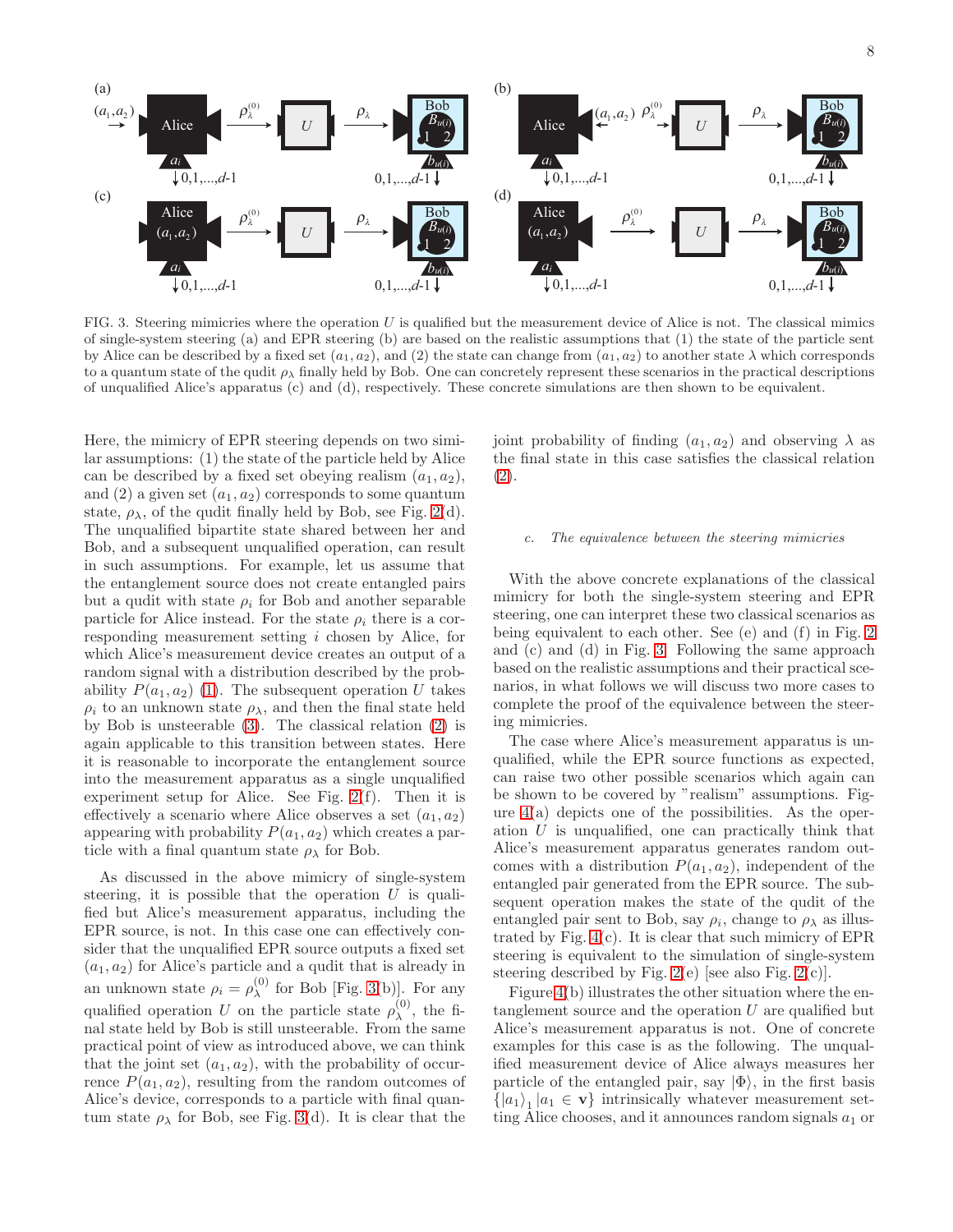

<span id="page-8-0"></span>FIG. 4. Mimicries of EPR steering where the EPR source is qualified but the measurement device of Alice is not. (a) the unqualified operation is used, and (b) the operation used is qualified in the mimicry. These two possible situations can be described by the two realism conditions and represented in practical descriptions (c) and (d), respectively. The demonstration (c) has the analogue of single-system steering described by Fig. [2\(](#page-6-0)e). The concrete mimicry (d) is equivalent to that of single-system steering depicted in Fig. [3\(](#page-7-0)c).

a<sup>2</sup> as an outcome. Such Alice's measurement and the random signals announced make the state of the qudit sent to Bob unsteerable, i.e,  $\rho_i = \rho_\lambda^{(0)}$  $\lambda^{(0)}$  belongs to the same set  $\{|b_1\rangle_1|b_1 \in \mathbf{v}\}\)$  whatever measurement setting chosen by Alice and as such then constitutes an unsteerable state  $\rho_B$  after the operation U. See Fig. [4\(](#page-8-0)d). This is an analogue of EPR-steering mimicry to that of single-system steering described by Fig.  $3(c)$  [see also Fig.  $3(a)$ ].

### d. EPR steering conditions for QIP

As shown above, the mimicry of single-system steering is equivalent to that mimicking EPR steering. Then the steering conditions [\(7\)](#page-2-0) and [\(9\)](#page-2-1) for single systems can be mapped to verifications of EPR steering for bipartite ddimensional systems. All such EPR steering conditions can certify the reliability of QIP when entangled pairs are shared between Alice and Bob. For the EPR steering conditions which correspond to the criterion (7), when the state  $|\Phi\rangle$  is used to mediate steering the condition is of the form

<span id="page-8-1"></span>
$$
S_{dU\Phi}^{(\text{EPR})} \equiv \sum_{a_1=b_{u(1)}=0}^{d-1} P(a_1, b_{u(1)}) + \sum_{a_2+b_{u(2)}=0} P(a_2, b_{u(2)}) > 1 + \frac{1}{\sqrt{d}}. (A4)
$$

Similarly, with proper changes to the above joint probabilities, we have the following steering condition for supersinglets

$$
S_{dR\Psi}^{(\text{EPR})} \equiv \sum_{a_{u(1)} + b_{u(1)} = d - 1} P(a_{u(1)}, b_{u(1)}) + \sum_{a_{u(2)} + b_{u(2)} = d - 1} P(a_{u(2)}, b_{u(2)}) > 1 + \frac{1}{\sqrt{d}}, (A5)
$$

where, for Alice who implements quantum measurements, her measurement outcomes  $\{a_{u(i)}\}$  result from the measurement described by the basis  $\langle |a_{u(i)}\rangle_{u(i)} \equiv$  $R |a_i\rangle_i |a_{u(i)} = a_i \in \mathbf{v}$ . Here Bob uses the same measurements as that used by Alice. For the EPR steering conditions represented in the entropic forms, we have

$$
S_{\text{ent }U\Phi}^{(\text{EPR})} \equiv -\sum_{i=1}^{2} \sum_{a_i=0}^{d-1} P(a_i) H(B_{u(i)} | a_i) > \log_2 \left(\frac{1}{d}\right),\tag{A6}
$$

for the state  $|\Phi\rangle$  shared by Alice and Bob, and

$$
S_{\text{ent}R\Psi}^{(\text{EPR})} \equiv -\sum_{i=1}^{2} \sum_{a_{u(i)}=0}^{d-1} P(a_{u(i)}) H(B_{u(i)}|a_i) > \log_2 \left(\frac{1}{d}\right),\tag{A7}
$$

for the supersinglets.

As detailed above, the mimicry of single-system steering based on realistic theories is equivalent to that of EPR steering where Alice's outcomes follows realist theories but Bob performs quantum measurements. Hence the proof for the conditions [\(7\)](#page-2-0) and [\(9\)](#page-2-1) can be readily applied to the above EPR steering conditions. In addition, following the same analysis of quantum communication based on single-system steering as introduced in the main text, these bipartite counterpart of steering conditions provide security criteria for quantum channels that is equivalent to the single-system cases.

# Appendix B: EPR steering inequality for single-system steering

The classical condition [\(1\)](#page-1-1) and the results derived from which such as Eqs. [\(2\)](#page-1-2) and [\(3\)](#page-2-3) provide a strict meaning of violating the single-system analogue of the EPR steering inequality used in the experiment of Smith et al. [\[7](#page-11-11)], i.e., the temporal steering inequality introduced in [\[17\]](#page-12-1). The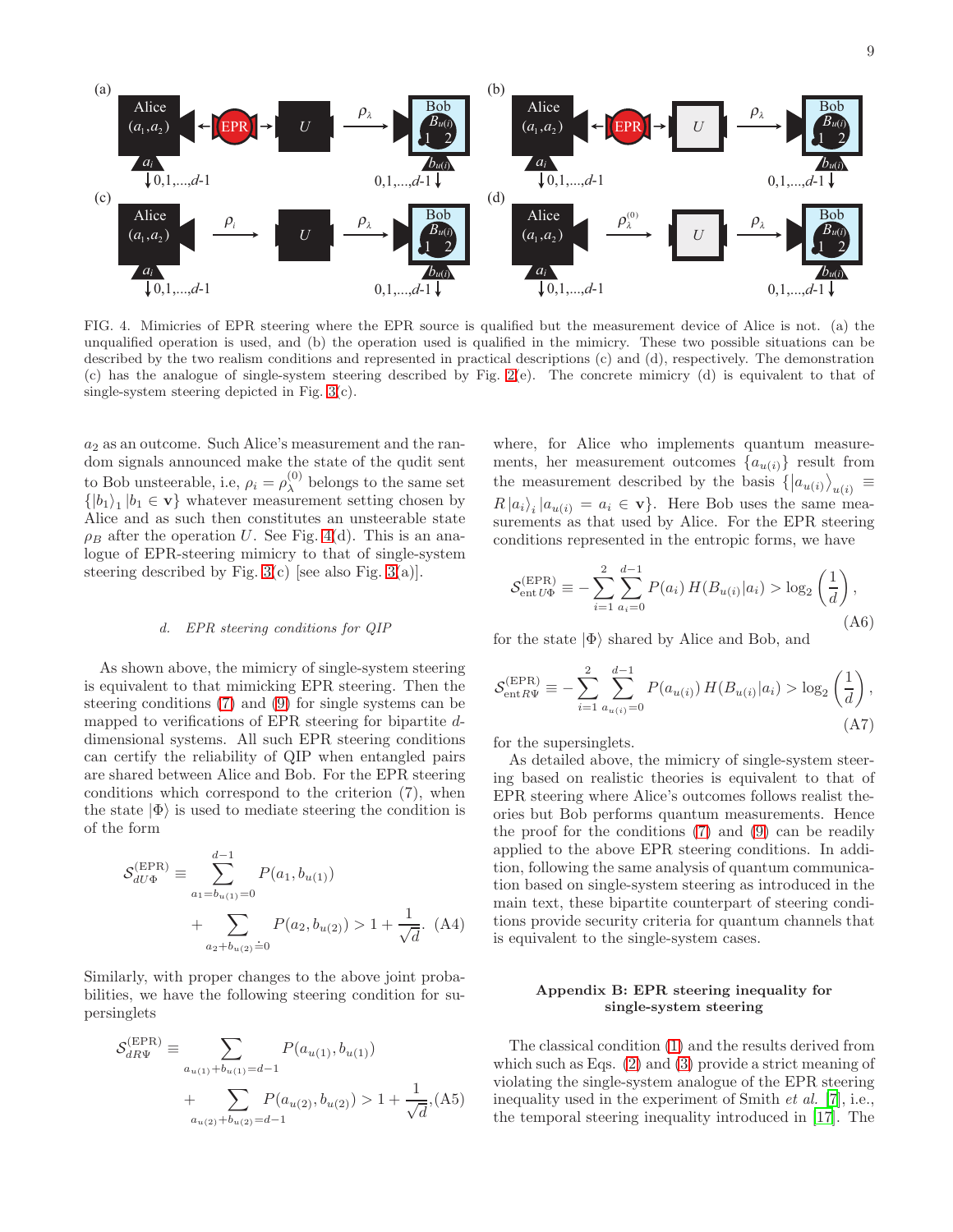kernel of such steering inequality reads

$$
S_N \equiv \sum_{i=1}^N E[\langle B_{i,t_B} \rangle_{A_{i,t_A}}^2], \tag{B1}
$$

where

$$
E[\langle B_{i,t_B} \rangle_{A_{i,t_A}}^2] = \sum_{a=0}^{1} P(A_{i,t_A} = a) \langle B_{i,t_B} \rangle_{A_{i,t_A} = a}^2
$$
\n(B2)

and  $N = 2$  or 3 is the number of measurement for Alice and Bob. The probability of measuring  $A_i = a$  at the time  $t_A$  is denoted by  $P(A_{i,t_A} = a)$ . The expectation value about Bob's measurement at the time  $t_B$ , conditioned on the measurement result of Alice, is defined by

$$
\langle B_{i,t_B} \rangle_{A_{i,t_A} = a} = \sum_{b=0}^{1} (-1)^b P(B_{i,t_B} = b | A_{i,t_A} = a).
$$

To obtain the upper bound derived from generic classical means, we firstly introduce the final state of Bob's particle [\(3\)](#page-2-3) into the above equation and then have

$$
\langle B_{i,t_B} \rangle_{A_{i,t_A} = a} = \sum_{b=0}^{1} (-1)^b \sum_{\lambda} P(B_{i,t_B} = b | \lambda) P(\lambda | A_{i,t_A} = a)
$$

$$
= \sum_{\lambda} P(\lambda | A_{i,t_A} = a) \langle B_{i,t_B} \rangle_{\lambda}.
$$

Then it is clear that

$$
E[\langle B_{i,t_B} \rangle_{A_{i,t_A}}^2]
$$
  
\n
$$
\leq \sum_{a=0}^1 P(A_{i,t_A} = a) \sum_{\lambda} P(\lambda | A_{i,t_A} = a) \langle B_{i,t_B} \rangle_{\lambda}^2.
$$

Secondly, we use the result [\(4\)](#page-2-2) derived from the criterion on state transition [\(2\)](#page-1-2) in the main text to obtain

$$
P(\lambda) = \sum_{a=0}^{1} P(A_{i,t_A} = a) P(\lambda | A_{i,t_A} = a),
$$

for all measurements  $i$ . The temporal inequality is

$$
S_N \leq \sum_{i=1}^N \sum_{\lambda} P(\lambda) \left\langle B_{i,t_B} \right\rangle_{\lambda}^2 \leq \sum_{\lambda} P(\lambda) = 1.
$$

Thus  $S_N > 1$  can be considered as a condition for singlesystem steering and deny processes that make states unsteerable.

### Appendix C: Comparison between steering conditions and the temporal steering inequality

One of the main difference between the steering conditions and the temporal steering inequality is in their practical applications to quantum information tasks. In

what follows we will illustrate a simple example to show that, compared with the temporal steering inequality, the steering conditions can fulfil certain requirements so as to useful as checks for the reliability of QIP.

Let us assume that a source generates particles in the state  $\rho_s = |0\rangle_{11} \langle 0|$  for Alice's subsequent use for steering. The task of Alice and Bob is to perform an identity operation I, or alternatively, to maintain the states of the particles during the particle transmission. For such an information task, the steering condition (7) for  $d = 2$ and  $U = I$  used by them to check the steerability can be of the form

$$
\mathcal{S}_{2I} \equiv \sum_{a_1=b_1=0}^{1} P(a_1, b_1) + \sum_{a_2=b_2=0}^{1} P(a_2, b_2) > 1 + \frac{1}{\sqrt{2}}.
$$

When the particles are transmitted without any disturbance, they will have  $S_{2I} = 2$ . To concretely show the undesired situation, e.g., a wrong gate operation in quantum computation, or an unwanted interaction between the qubit and the quantum channel inquantum communication, we assume that there exists an effective operation  $X = \begin{bmatrix} 0 \\ 1 \end{bmatrix}$   $\begin{bmatrix} 1 \\ 1 \end{bmatrix} + \begin{bmatrix} 1 \\ 1 \end{bmatrix}$   $\begin{bmatrix} 0 \\ 1 \end{bmatrix}$  on the qubit such that the final state of the qubit held by Bob is  $X |b_i\rangle_i$ . Such an operation can make the qubit flip when the state is prepared in  $|0\rangle_1$  or  $|1\rangle_1$ . Then the value of the kernel  $S_{2I}$ becomes  $S_{2I} = 1$ , i.e., the reliability of maintaining qubit is not certified by the steering condition (7).

Whereas, using the same number of measurement settings  $(N = 2)$ , the temporal steering inequality is still violated by  $S_N = 2$ , and this can not reveal the real effect of a qubit flip on the particle during transmission. Hence, the present form of the temporal steering inequality can not be used in practical quantum information tasks. However, after properly revising the kernel  $S_N$  by introducing a quantum operation  $U$  for quantum communication or quantum computation, the revised version of the temporal inequality also can serve the same role as the steering conditions. Its derivation and experimental demonstrations will be detailed elsewhere.

The above consideration is also true for the bipartite non-local counterpart. When Alice and Bob share the state  $|\Phi\rangle = \frac{1}{\sqrt{2}}$  $\frac{1}{2}\sum_{a_1=b_1=0}^{1} |a_1\rangle_{A1} \otimes |b_1\rangle_{B1}$  to perform the same task as above, they can certify the reliability by using the steering condition [\(A4\)](#page-8-1) for  $d = 2$  and  $U = I$ 

$$
\mathcal{S}_{dU\Phi}^{(\text{EPR})} \equiv \sum_{a_1=b_1=0}^{1} P(a_1, b_1) + \sum_{a_2=b_2=0}^{1} P(a_2, b_2) > 1 + \frac{1}{\sqrt{2}}.
$$

If there is a bit flip error in the transmission of Bob's qubit, then the state suffering from such effect  $(I \otimes X)|\Phi\rangle$ can not give results that satisfy the above condition to act as a reliability check  $(S_{dU\Phi}^{(EPR)} = 1)$  but still can violate the inequality  $(S_N = 2 > 1)$ . Then, the EPR steering inequality can not respond to the effect of a qubit flip in the bipartite non-local scenario.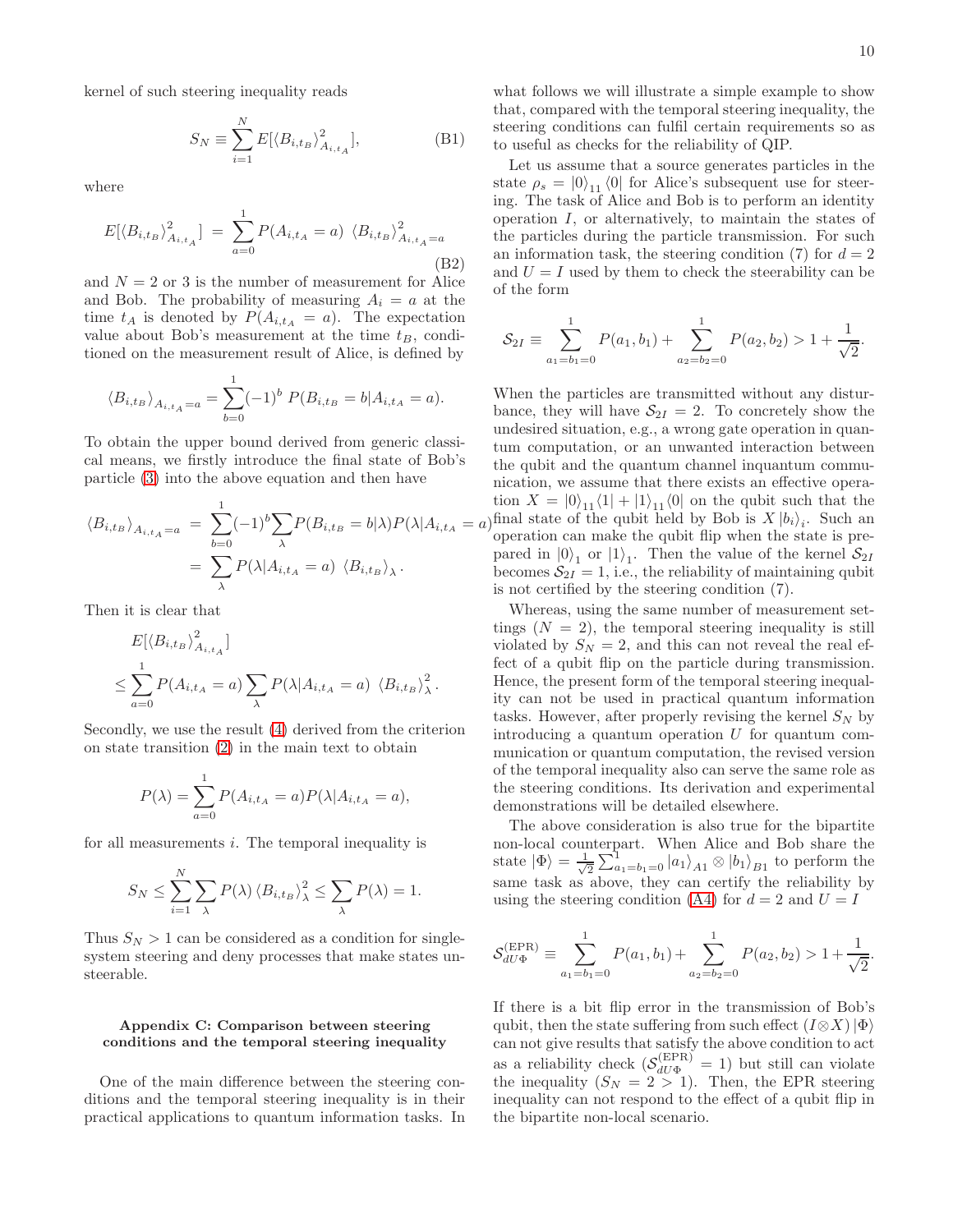

<span id="page-10-0"></span>FIG. 5. Noise tolerance of steering conditions [\(7\)](#page-2-0) and [\(9\)](#page-2-1). If the probability of white nose  $p_{noise} < p$ , then the single-system steering, that underlies the qudits sent by Alice with the states  $\rho_i(a_i, p_{\text{noise}})$ , can be certified by the steering conditions [\(7\)](#page-2-0) or [\(9\)](#page-2-1). Here the threshold of noise intensity  $p$  is an indicator showing the noise tolerance of these steering criteria. Note that the noise tolerance of the certification based on violating the EPR steering inequality, i.e.,  $S_N > 1$ , implemented with two measurement settings  $(N = 2)$  is the same as that of the steering condition [\(7\)](#page-2-0) for two-dimensional systems (the EPR steering inequality introduced by Smith et al. [\[7](#page-11-11)] is applicable to  $d = 2$  only). For large d, both the conditions [\(7\)](#page-2-0) and [\(9\)](#page-2-1) are robust against noise up to  $p = 50\%$ .

### Appendix D: Robustness of steering conditions

We consider the following scenario to determine the robustness of the proposed steering conditions. Let us suppose that in the presence of white noise the pure state  $|a_i\rangle_i$  of the qudit prepared by Alice's measurements will become

$$
\rho_i(a_i, p_{\text{noise}}) = \frac{p_{\text{noise}}}{d}I + (1 - p_{\text{noise}})\hat{a}_i,\tag{D1}
$$

where  $p_{noise}$  is the probability of uncolored noise. Then the steerability revealed by using the qudits with states  $\rho_i(p_{\text{noise}})$  is certified by our steering conditions if the intensity of uncolored noise  $p_{noise}$  is small than some noise threshold,  $p_{noise} < p$ . Here p can be considered as an indicator showing the noise tolerance of the steering conditions. See Fig. [5.](#page-10-0) We determine the noise threshold p by considering the critical noise intensity such that  $S(p_{\text{noise}}) = \alpha_R$ . For the steering condition [\(7\)](#page-2-0), we have

$$
p = \frac{(1 - \frac{1}{\sqrt{d}})}{2(1 - \frac{1}{d})},
$$
 (D2)

which shows that the steering condition is robust and the noise is even tolerable up to  $p = 50\%$  for large d. The robustness of the steering condition [\(9\)](#page-2-1) is similar to that of the condition  $(7)$ , and its noise tolerance in terms p also can be up to  $p = 50\%$  for large d.

### Appendix E: EPR steering for one-way quantum computing

A cluster state can be represented by an array of vertices, where each vertex is initially in the state of  $(|0\rangle + |1\rangle)/\sqrt{2}$  where  $|0\rangle$  and  $|1\rangle$  constitutes an orthonormal basis. Every connected line (edge) between vertices realises a controlled-phase (cphase) gates acting as  $|m\rangle \otimes |n\rangle \rightarrow \omega^{mn} |m\rangle \otimes |n\rangle$ , where  $\omega = \exp(i2\pi/2)$  and  $m, n \in \{0, 1\}$  [\[19\]](#page-12-3). In the present illustration, we consider a four-qubit chain-type cluster state of the form

$$
|C_4\rangle = \sum_{m=0}^{1} \sum_{n=0}^{1} \sum_{j=0}^{1} \sum_{k=0}^{1} \omega^{mn+nj+jk} |n\rangle_{A_1} \otimes |j\rangle_{A_2} \otimes |m\rangle_{B_1} \otimes |k\rangle_{B_2}
$$
(E1)

where  $|q\rangle_{A_l} = |q\rangle_{B_r} \equiv |q\rangle$  for  $q = 0, 1$  and  $l, r = 1, 2$ . The state  $|C_4\rangle$  represented in a horseshoe graph is shown in Fig. [6\(](#page-11-12)a). Here we assume that Alice holds two of the qubits,  $A_1$  and  $A_2$ , and Bob has the rest,  $B_1$  and  $B_2$ .

When sharing such a genuine four-partite entangled state between them, Alice's quantum measurements on her qubits can realize a quantum gate operation  $U$  on the state of the qubits held by Bob:

$$
U = (H \otimes H) \text{cphase},\tag{E2}
$$

where  $H$  is the Hadamard operation, see Fig.  $6(b)$ . To clearly see the gate operation realized in this one-way model, we rephrase the state vector of  $|C_4\rangle$  in the following form

$$
|C_4\rangle = \sum_{m=0}^{1} \sum_{n=0}^{1} |m\rangle_{A_{11}} \otimes |n\rangle_{A_{21}} \otimes U(|m\rangle_{B_{11}} \otimes |n\rangle_{B_{21}})
$$
(E3)

where  $|q\rangle_{A_1} = |q\rangle_{B_1} \equiv (|0\rangle + (-1)^q |1\rangle)/\sqrt{2}$  for  $q = 0, 1$ and  $l, r = 1, 2$ . One can consider the state  $|m\rangle_{B_1} \otimes |n\rangle_{B_2}$ as an input of the quantum gate  $U$ . Then the outcomes of Alice's measurements  $A_11$  and  $A_21$ , m and n, corresponding to the post measurement state  $|m\rangle_{A_1} \otimes |n\rangle_{A_2}$ , determines the output state of the gate operation,  $U(|m\rangle_{B_1} \otimes$  $|n\rangle_{B_2}$ ). For example, as Alice performs measurements and has the results  $m = 0$  and  $n = 0$ , the state of Bob's qubits  $(|0\rangle+|1\rangle)\otimes(|0\rangle+|1\rangle)/2$  will be transformed by U into an entangled state  $(|0\rangle \otimes |0\rangle + |0\rangle \otimes |1\rangle + |1\rangle \otimes |0\rangle |1\rangle \otimes |1\rangle/2$ . Alice can perform different measurements to transform input states prepared in different basis by the same gate operation  $U$ . The cluster state also can be of the form

$$
|C_4\rangle = \sum_{m=0}^{1} \sum_{n=0}^{1} |m\rangle_{A_{12}} \otimes |n\rangle_{A_{22}} \otimes U(|m\rangle_{B_{12}} \otimes |n\rangle_{B_{22}})
$$
(E4)

where  $|q\rangle_{A_12} = |q\rangle_{B_r2} \equiv (|0\rangle + (-1)^q i |1\rangle)/\sqrt{2}$  for  $q = 0, 1$ and  $l, r = 1, 2$ .

Through the connection between Alice's measurements on her qubits and the resulting states of Bob's qubits as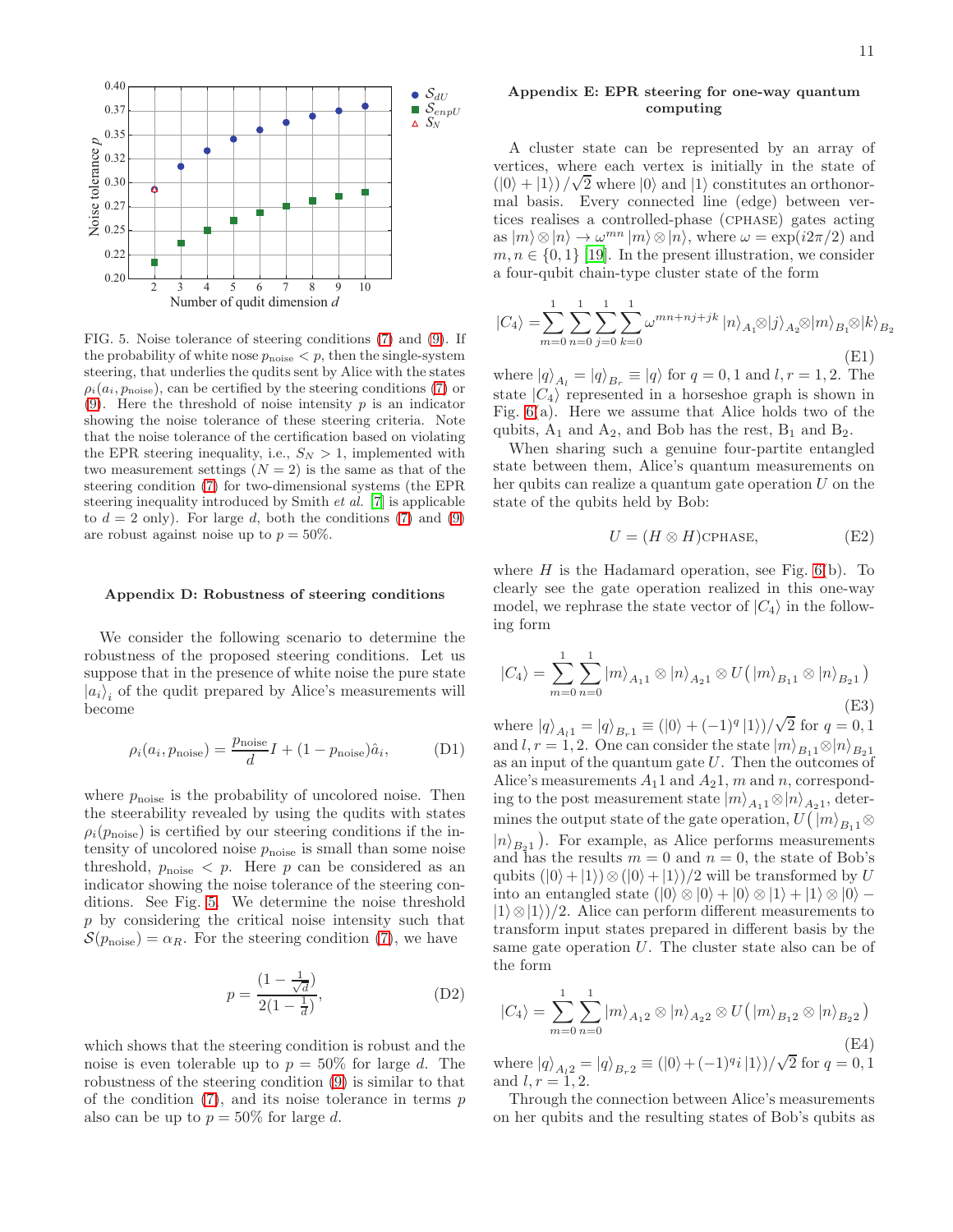

<span id="page-11-12"></span>FIG. 6. EPR steering for one-way quantum computing. (a) A genuine four-qubit chain-type cluster state shared by Alice and Bob is represented by a fully-connected horseshoe graph. Alice, who performs the measurements  $A_1i$  and  $A_2i$  for  $i = 1, 2$  on her qubits  $A_1$  and  $A_2$ , respectively, can reveal the EPR steering effect to realize the gate operation U on the qubits of Bob  $B_1$  and B<sub>2</sub>. (b) The state  $|m\rangle_{B_1i} \otimes |n\rangle_{B_2i}$  is an input of the quantum gate U composed of one two-qubit CPHASE gate and two singlequbit Hadamard operations. For one-way quantum computing, the outcomes of Alice's measurements,  $m$  and  $n$ , corresponding to the post measurement state  $|m\rangle_{A_1} \otimes |n\rangle_{A_2}$ , determines the output state of the gate operation,  $U(|m\rangle_{B_1} \otimes |n\rangle_{B_2}$ .

illustrated above, one can think of the quantum gate  $U$  as being encoded in a bipartite maximally-entangled state

$$
|U\rangle = \frac{1}{2} \sum_{a_i=0}^{3} |a_i\rangle_i \otimes |\text{Out}(a_i)\rangle, \qquad (E5)
$$

where  $|a_i\rangle_i \equiv |m\rangle_{A_1i} \otimes |n\rangle_{A_2i}$  with  $a_i = m \times 2^1 + n \times 2^0$ and  $|\text{Out}(a_i)\rangle \equiv U \ket{\text{In}(a_i)}$ , and  $|\text{In}(a_i)\rangle \equiv |m\rangle_{B_1i} \otimes |n\rangle_{B_2i}$ is the input state of the quantum gate  $U$ . Hence the effect of EPR steering reveals that a readout of the gate operation,  $|\text{Out}(a_i)\rangle$ , depends on the measurement result  $a_i$ .

Our EPR steering conditions serves an useful tool to identify reliable gate operations for experiments in the presence of uncharacterized (or untrusted) measurement devices. For example, for the above concrete case, we have the following EPR steering conditions

<span id="page-11-13"></span>
$$
\mathcal{S}_{dUC_4}^{(\text{EPR})} \equiv \sum_{a_1=b_{u(1)}=0}^{3} P(a_1, b_{u(1)}) + \sum_{a_2=b_{u(2)}=0}^{3} P(a_2, b_{u(2)}) > 3/2.
$$
 (E6)

- <span id="page-11-0"></span>[1] E. Schrödinger, Proc. Cambridge Philos. Soc. 31, 553 (1935); 32, 446 (1936).
- <span id="page-11-1"></span>[2] A. Einstein, B. Podolsky, and N. Rosen, Phys. Rev. 47, 777 (1935).
- <span id="page-11-2"></span>[3] H. M. Wiseman, S. J. Jones, and A. C. Doherty, Phys. Rev. Lett. 98, 140402 (2007).
- <span id="page-11-3"></span>[4] E. G. Cavalcanti, S. J. Jones, H. M. Wiseman, and M. D. Reid, Phys. Rev. A 80, 032112 (2009).
- <span id="page-11-4"></span>[5] P. Skrzypczyk, M. Navascues, and D. Cavalcanti, Phys. Rev. Lett. 112, 180404 (2014).
- <span id="page-11-5"></span>[6] D. J. Saunders, S. J. Jones, H. M. Wiseman, and G. J. Pryde, Nat. Phys. 6, 845 (2010).
- <span id="page-11-11"></span>[7] D.-H. Smith, G. Gillett, M. P. de Almeida, C. Branciard, A. Fedrizzi, T. J. Weinhold, A. Lita, B. Calkins, T. Ger-

where  ${b_{u(i)}}$  denotes the results obtained from Bob's measurement specified by  $\langle b_{u(i)} \rangle_{u(i)} \equiv U \ket{\text{In}(b_i)} | b_{u(i)} =$  $b_i \in \mathbf{v}$ . It is easy to find that the kernel  $\mathcal{S}_{dUC_4}^{(\text{EPR})}$  $dUC_4$  and its condition for EPR steering are exactly the same as their single-system analogues [\(6\)](#page-2-6) and [\(7\)](#page-2-0).

It is worth noting that the idea of bipartite EPR steering effects and the steering condition [\(E6\)](#page-11-13) for one-way quantum computing is rather different from that based on genuine multipartite EPR steering [\[16\]](#page-12-0). The present steering condition detects EPR steering with respect to the fixed bipartite splitting of the four qubits  $A_1, A_2$  and  $B_1, B_2$ . When certifying *genuine* four-partite EPR steering for one-way quantum computing, one needs the concept and method introduced in [\[16\]](#page-12-0) to consider and verify quantum steering with respect to all bipartite splittings of the four qubits.

rits, H. M. Wiseman, S. W. Nam, and A. G. White, Nat. Commun. 3, 625 (2012).

- <span id="page-11-6"></span>[8] B. Wittmann, S. Ramelow, F. Steinlechner, N. K. Langford, N. Brunner, H. M. Wiseman, R. Ursin, and A. Zeilinger, New J. Phys. 14, 053030 (2012).
- <span id="page-11-7"></span>[9] C. Branciard, E. G. Cavalcanti, S. P. Walborn, V. Scarani, and H. M. Wiseman, Phys. Rev. A 85, 010301(R) (2012).
- <span id="page-11-8"></span>[10] S. L. W. Midgley, A. J. Ferris, and M. K. Olsen, Phys. Rev. A 81, 022101 (2010).
- [11] M. K. Olsen, Phys. Rev. A 88, 051802 (2013).
- <span id="page-11-9"></span>[12] J. Bowles, T. Vértesi, M. T. Quintino, and N. Brunner, Phys. Rev. Lett. 112, 200402 (2014).
- <span id="page-11-10"></span>[13] Q. Y. He and M. D. Reid, Phys. Rev. Lett. 111, 250403